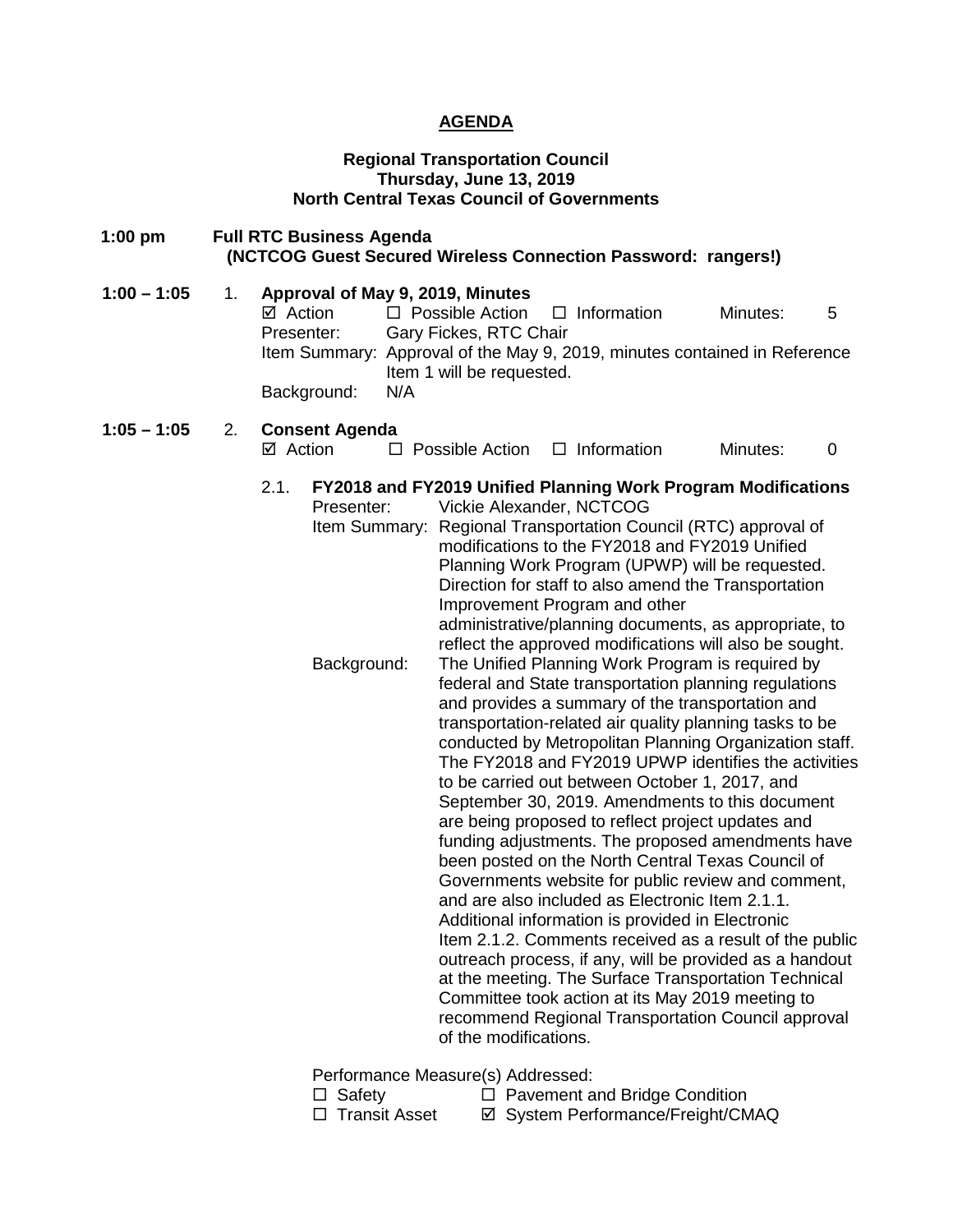# 2.2. **\$3 Million Arlington Preliminary Engineering Study**

- Presenter: Michael Morris, NCTCOG Item Summary: Regional Transportation Council (RTC) approval of \$3 million in Surface Transportation Block Grant Program funds for a preliminary engineering study in the City of Arlington will be requested. The proposed location will be an extension of AT&T Way between Division and Abrams and will grade separate the Union Pacific main line. Background: With increasing train movement by the Union Pacific
	- Railroad, as well as increasing north/south automobile traffic in Arlington, increased reliability of pedestrian, bicycle, and roadway traffic is needed. This initiative is in combination with safety improvements and special event travel demands and represents an effective opportunity to achieve these goals. Electronic Item 2.2 indicates the location of this proposed improvement.

Performance Measure(s) Addressed:

- 
- $\boxtimes$  Safety  $\Box$  Pavement and Bridge Condition

□ Transit Asset  $\Box$  System Performance/Freight/CMAQ

# **1:05 – 1:20** 3. **Orientation to Agenda/Director of Transportation Report**

| $\Box$ Action | $\Box$ Possible Action $\Box$ Information | Minutes: | 15 |
|---------------|-------------------------------------------|----------|----|
| Presenter:    | Michael Morris, NCTCOG                    |          |    |

- 1. Recognition of Members Concluding Service on the Regional Transportation Council (RTC): Rickey D. Callahan, Councilmember, City of Dallas
- 2. Recognition of Kathryn Wilemon, Former Councilmember, City of Arlington and Charles Emery, Former Chairman, Denton County Transportation Authority at the July RTC Meeting
- 3. United States Housing and Urban Development/White House Initiative on Opportunity Zones
- 4. Attorney General Ruling on IH 35W 3C Project
- 5. Texas Transportation Commission Approval of the IH 635 East Project (TxDOT Event in Late June Postponed)
- 6. Recent Texas Transportation Commission Request Impacting the Unified Transportation Program
- 7. Air Quality Funding Opportunities for Vehicles [\(www.nctcog.org/trans/quality/air/funding-and-resources/fundingvehicle\)](http://www.nctcog.org/trans/quality/air/funding-and-resources/fundingvehicle)
- 8. Dallas-Fort Worth Clean Cities Events [\(www.dfwcleancities.org/dfw-clean](http://www.dfwcleancities.org/dfw-clean-cities-meetings)[cities-meetings\)](http://www.dfwcleancities.org/dfw-clean-cities-meetings)
- 9. Status Report on Ozone (Electronic Item 3.1)
- 10. Clean Air Action Day, June 21, 2019 [\(www.airnorthtexas.org\)](http://www.airnorthtexas.org/) (Handout)
- 11. Travel Demand Management Performance Report (Electronic Item 3.2)
- 12. Extension of TEXRail into Southwest Fort Worth (Electronic Item 3.3)
- 13. Funding Request for Redevelopment Master Plan for Hensley Field (Electronic Item 3.4)
- 14. May Public Meeting Minutes (Electronic Item 3.5)
- 15. June Public Meeting Notice (Electronic Item 3.6)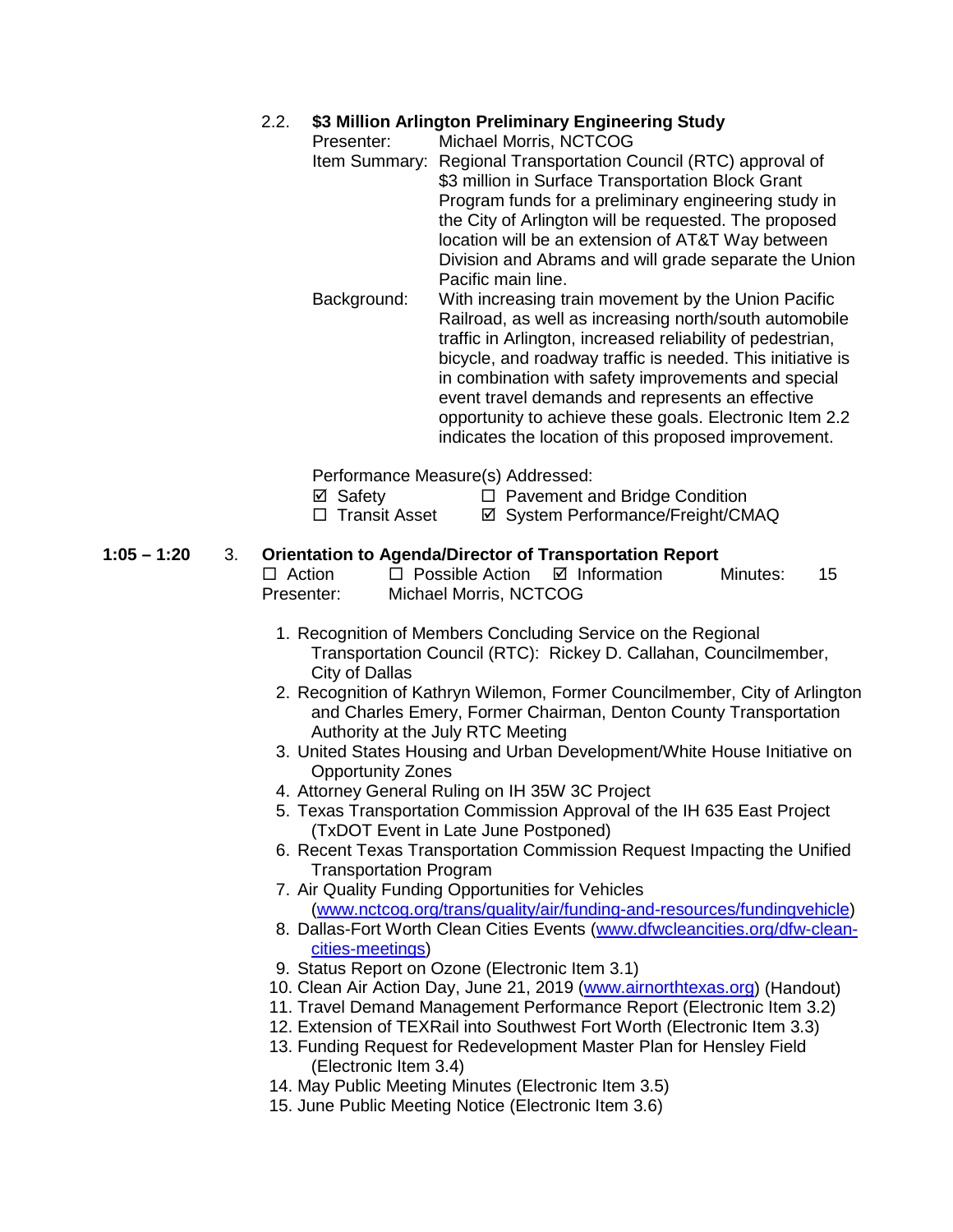- 16. Progress North Texas (Handout)
- 17. Public Comments Report (Electronic Item 3.7)
- 18. Recent Correspondence (Electronic Item 3.8)
- 19. Recent News Articles (Electronic Item 3.9)
- 20. Recent Press Releases (Electronic Item 3.10)
- 21. Transportation Partners Progress Reports

### **1:20 – 1:30** 4. **Transportation Alternatives Set-Aside Program Fiscal Year 2020 Project Selection**

- $\boxtimes$  Action **D** Possible Action **D** Information Minutes: 10<br>Presenter: Kevin Kokes. NCTCOG Kevin Kokes, NCTCOG Item Summary: Staff will provide information regarding the Transportation Alternatives Set-Aside Program (TA Set-Aside) applications
	- received and evaluation process. A recommendation of projects to select for funding will also be provided and action requested.
- Background: The North Central Texas Council of Governments (NCTCOG) opened a Call for Projects on December 17, 2018, with the option of additional funds to be added. Applications were due on March 1, 2019. Projects eligible for funding included active transportation that will substantially improve safety and provide opportunities to walk and bicycle. Project scoring is based on project eligibility and a methodology for project evaluation as previously approved by the Regional Transportation Council. Electronic Item 4.1 provides additional information on project scoring. Reference Item 4.2 reflects NCTCOG staff project recommendations.

Performance Measure(s) Addressed:

- $\boxtimes$  Safety  $\Box$  Pavement and Bridge Condition
- □ Transit Asset <br>  $\Box$  Transit Asset <br>  $\Box$  System Performance/Freight/CMAQ

### **1:30 – 1:40** 5. **Historical Joppa Neighborhood Improvements**

 $\boxtimes$  Action  $\Box$  Possible Action  $\Box$  Information Minutes: 10 Presenter: Jeff Hathcock, NCTCOG Item Summary: Staff will request Regional Transportation Council (RTC) approval to fund interchange improvements at Loop 12 and the entrance to the historical Joppa Neighborhood (at Carbondale), in addition to funding a pedestrian bridge over the Miller Yard railroad tracks at Linfield Road to improve the safety and mobility of the residents. Background: The North Central Texas Council of Governments (NCTCOG), along with the City of Dallas, is proposing improvements to increase vehicle and pedestrian safety at Loop 12 and Carbondale Road by providing roadway and pedestrian improvements. Better access and sidewalks are needed at the entrance to the Joppa Neighborhood from Loop 12. Union Pacific Railroad is also adding a bypass track through the Miller Yard at Linfield Road. The addition of faster moving trains, along with slower moving trains within the Miller Yard, would pose a substantial safety risk to pedestrians trying to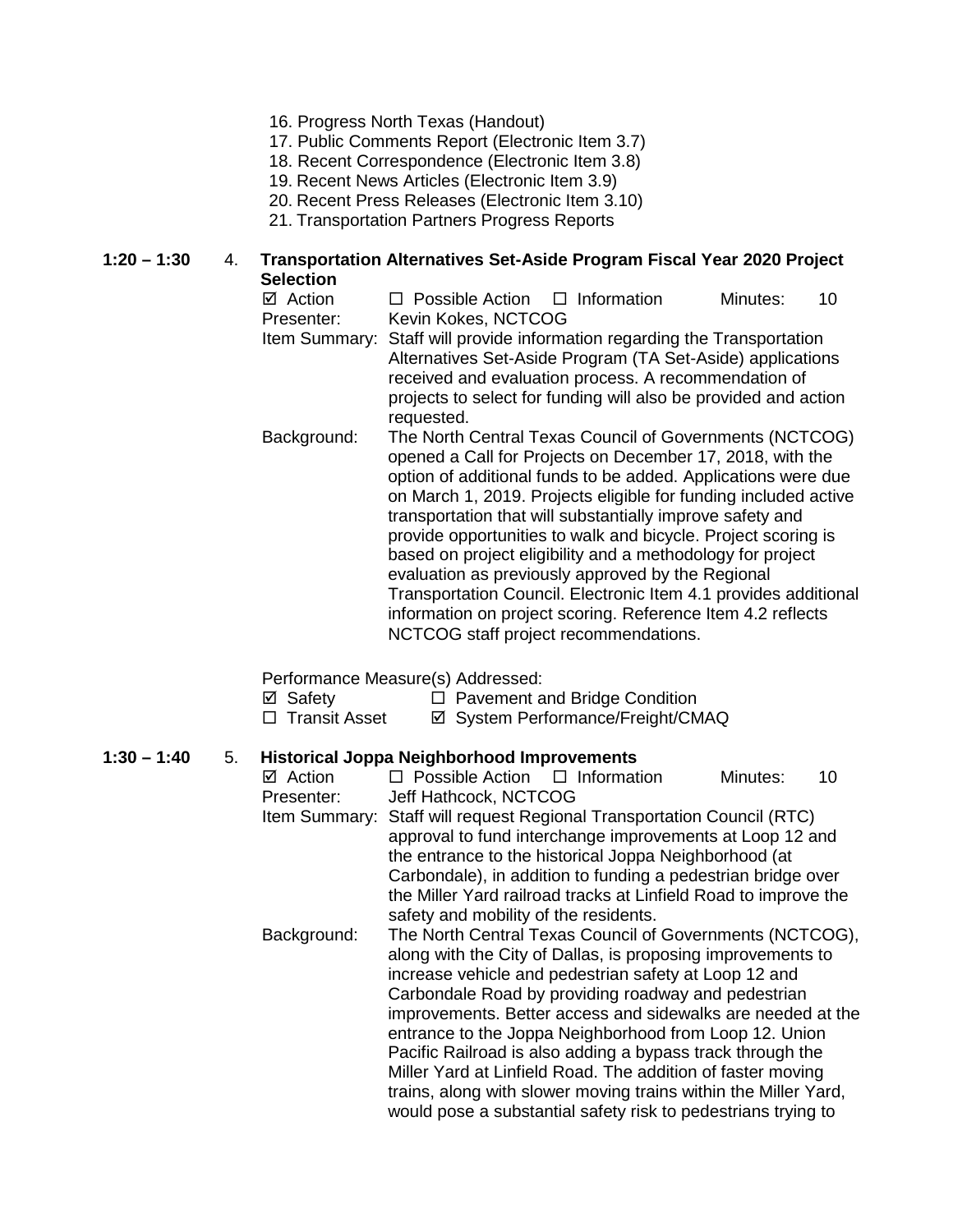cross the tracks at grade. NCTCOG and the City of Dallas are proposing to build a pedestrian bridge to alleviate this safety risk.

A brief overview of these safety improvements was presented to the Surface Transportation Technical Committee during its May 2019 meeting, and the Committee will be asked to endorse the improvements at its June meeting. Staff's funding recommendation is included in Reference Item 5.

Performance Measure(s) Addressed:

 $\boxtimes$  Safety  $\boxtimes$  Pavement and Bridge Condition

□ Transit Asset <br>  $\Box$  Transit Asset <br>  $\Box$  System Performance/Freight/CMAQ

#### **1:40 – 1:50** 6. **Clean Fleets North Texas 2019 Call for Projects**

 $\boxtimes$  Action  $\Box$  Possible Action  $\Box$  Information Minutes: 10 Presenter: Lori Clark, NCTCOG Item Summary: Staff will request Regional Transportation Council approval to open a Clean Fleets North Texas 2019 Call for Projects (CFP) to subaward funds for diesel vehicle and equipment replacement projects. Staff received Surface Transportation Technical Committee recommendation of Regional Transportation Council approval at its May 24, 2019, meeting. Background: In June 2018, the North Central Texas Council of Governments submitted a grant proposal to the Environmental Protection Agency (EPA) under the National Clean Diesel Funding Assistance Program authorized by the Diesel Emissions Reduction Act. EPA has awarded this proposal, which provides federal funds to replace older, high-emitting diesel-powered vehicles and equipment owned by public or private fleets contracted to local governments in the tencounty ozone nonattainment area. Staff is proposing to open a CFP to award these funds, along with remaining funds from a previous EPA award of similar scope. Electronic Item 6 provides additional details.

Performance Measure(s) Addressed:

Safety Pavement and Bridge Condition

 $\boxtimes$  System Performance/Freight/CMAQ

**1:50 – 2:00** 7. **Legislative Update**  $\Box$  Possible Action  $\Box$  Information Minutes: 10 Presenter: Rebekah Hernandez, NCTCOG Item Summary: Staff will provide an update on federal and State legislative actions related to transportation and air quality issues affecting the Dallas-Fort Worth area. Background: Transportation issues continue to be a focus for both the United States (US) Congress and the Texas Legislature. The 1st session of the 116th US Congress convened on January 3, 2019. The 86th Texas Legislature convened on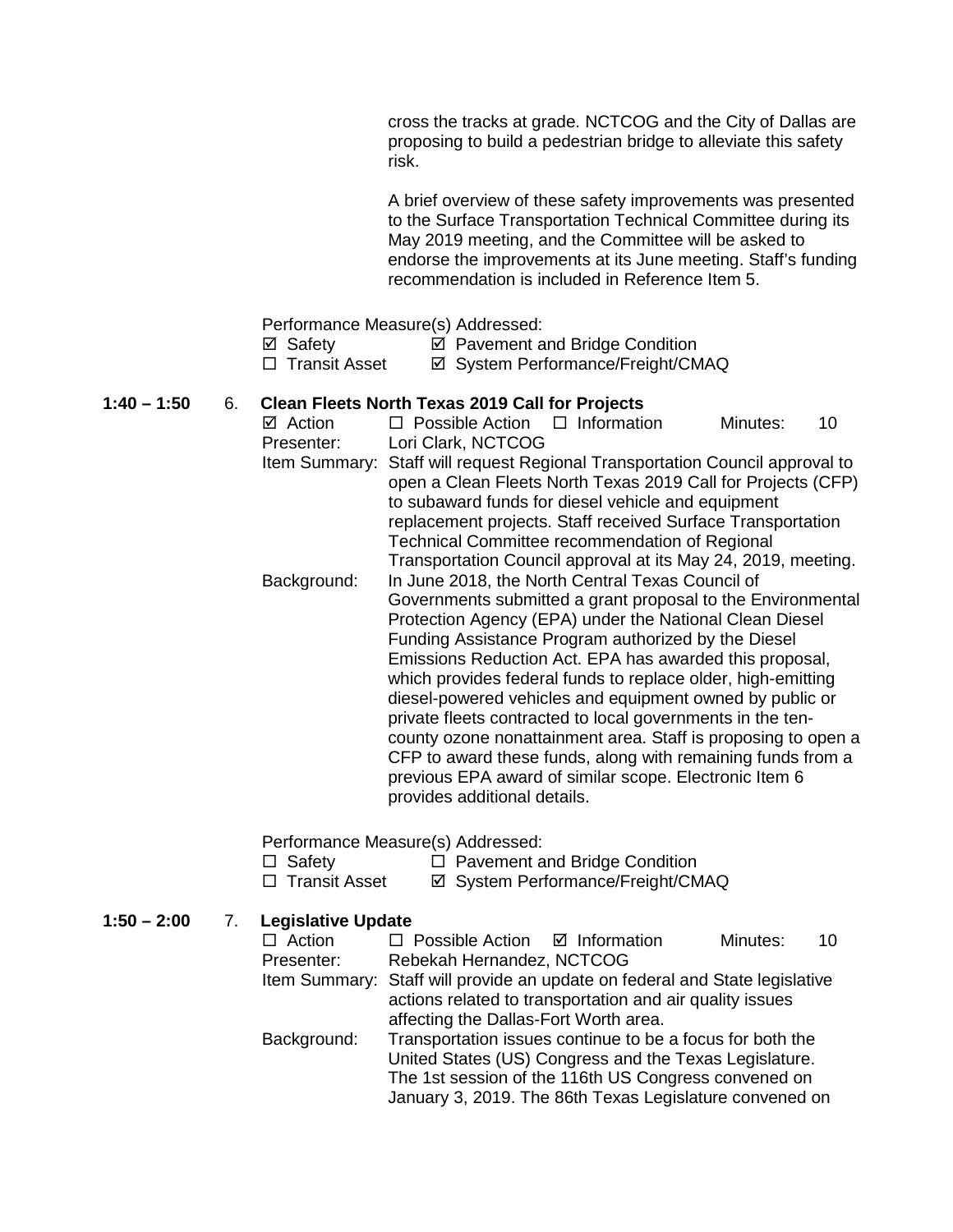January 8, 2019, and recently concluded on May 27, 2019. Staff will provide updates on key positions of the Regional Transportation Council.

Performance Measure(s) Addressed:

⊠ Safety <br>
□ Pavement and Bridge Condition<br>
□ Transit Asset <br>
⊠ System Performance/Freight/CM

**Ø System Performance/Freight/CMAQ** 

#### **2:00 – 2:10** 8. **Fiscal Year 2019 Better Utilizing Investments to Leverage Development Discretionary Grant Program**

| $\Box$ Action | $\Box$ Possible Action                                           |  | ⊠ Information | Minutes: | 10 |  |
|---------------|------------------------------------------------------------------|--|---------------|----------|----|--|
| Presenter:    | Jeff Neal, NCTCOG                                                |  |               |          |    |  |
| Item Summary: | Staff will brief the Council on the Fiscal Year (FY) 2019 Better |  |               |          |    |  |
|               | Utilizing Investments to Leverage Development (BUILD)            |  |               |          |    |  |
|               | Discretionary Grant Program for surface transportation           |  |               |          |    |  |
|               | projects that will have a significant local or regional impact.  |  |               |          |    |  |
| Background:   | In April 2019, the United States Department of Transportation    |  |               |          |    |  |
|               | (US DOT) announced the solicitation of project applications for  |  |               |          |    |  |
|               | the FY2019 BUILD Discretionary Grant Program for capital         |  |               |          |    |  |
|               | investments in surface transportation infrastructure expected    |  |               |          |    |  |
|               | to have a significant mobility and economic benefits at the      |  |               |          |    |  |
|               | local or regional level. A copy of the Notice of Funding         |  |               |          |    |  |
|               | Opportunity that details the \$900 million discretionary grant   |  |               |          |    |  |
|               | program for FY2019, as well as the application requirements,     |  |               |          |    |  |
|               | is available at www.transportation.gov/sites/dot.gov/files/docs/ |  |               |          |    |  |
|               | policy-initiatives/build/114796/fy-2019-nofo-final-signed.pdf.   |  |               |          |    |  |
|               | Applications are due to the US DOT by July 15, 2019.             |  |               |          |    |  |
|               | Candidate rail and roadway projects will be discussed as part    |  |               |          |    |  |
|               | of this item, and a final project list with a proposed funding   |  |               |          |    |  |
|               | plan for each project will be presented for action at the        |  |               |          |    |  |
|               | July 11, 2019, meeting.                                          |  |               |          |    |  |
|               |                                                                  |  |               |          |    |  |

For agencies in the region expecting to submit projects, please be aware that you must complete the [www.grants.gov](http://www.grants.gov/) registration process before submitting an application, and that this process usually takes two-to-four weeks to complete. In addition, if an agency would like to receive a letter of support from the Regional Transportation Council, requests must be submitted to Rebekah Hernandez by Friday, June 28, 2019, at rhernandez@nctcog.org.

Performance Measure(s) Addressed:

<p>✓ Safety</p>\n<p>✓ Payment and Bridge Condition</p>\n<p>✓ Transform</p>\n<p>✓ System Performance/Freight/CM</p>

**Ø System Performance/Freight/CMAQ** 

**2:10 – 2:20** 9. **Virgin Hyperloop One**

| $\Box$ Action | $\Box$ Possible Action                                                     | ⊠ Information | Minutes: | 10. |
|---------------|----------------------------------------------------------------------------|---------------|----------|-----|
| Presenter:    | Michael Morris, NCTCOG                                                     |               |          |     |
|               | Item Summary: Staff will provide an update on hyperloop technology efforts |               |          |     |

within the region and the State.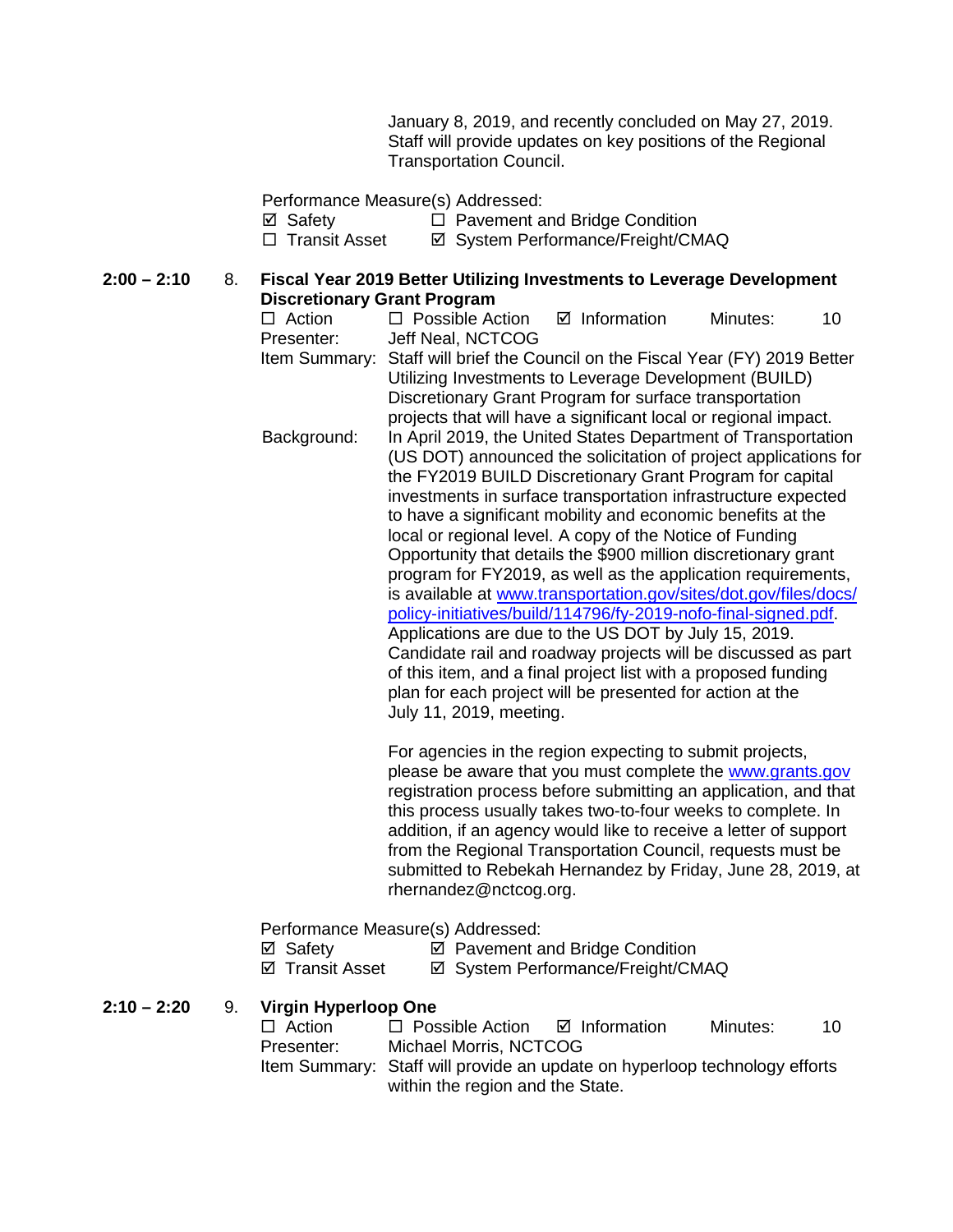Background: In July 2018, the Regional Transportation Council committed to explore hyperloop technology for two major transportation initiatives: 1) a high-speed corridor connecting Dallas, Arlington and Fort Worth, and 2) a conceptual feasibility study on a proposed corridor from Fort Worth to Laredo. In addition, Virgin Hyperloop One has invited the region to participate in an initiative in Washington, DC, brainstorm with them on the feasibility of a certification facility within the region, and assist with the national showcase of hyperloop technology.

#### Performance Measure(s) Addressed:

- $\Box$  Safety  $\Box$  Pavement and Bridge Condition
- ⊠ Transit Asset **I** System Performance/Freight/CMAQ

### **2:20 – 2:25** 10. **SH 360 Partnership Update**

 $\Box$  Action  $\Box$  Possible Action  $\Box$  Information Minutes: 5 Presenter: Michael Morris, NCTCOG Item Summary: Staff will provide an update on the SH 360 project, implemented in partnership with the North Texas Tollway Authority (NTTA) and Texas Department of Transportation (TxDOT). Background: Construction on SH 360 south of IH 20 to US 287 began in November 2015 as part of a partnership among local governments, TxDOT, NTTA, and the Regional Transportation Council. The initial SH 360 project added two toll lanes in each direction from approximately two miles south of IH 20 near East Sublett Road/West Camp Wisdom Road to US 287.

In addition, the project provided ultimate intersection enhancements and frontage road improvements to deliver continuous non-tolled frontage roads throughout the corridor. The project also added US 287 north and southbound main lane bridges over SH 360 and a portion of the US 287 northbound frontage road and ramps. The \$340 million project opened to traffic in May 2018. NTTA is the operator of the toll road. Additional information is provided in Electronic Item 10.

Performance Measure(s) Addressed:

- $\boxtimes$  Safety  $\boxtimes$  Pavement and Bridge Condition
- □ Transit Asset  $\Box$  System Performance/Freight/CMAQ

# **2:25 – 2:35** 11. **United States Army Corps of Engineers Stormwater Project**

| $\Box$ Action | $\Box$ Possible Action $\Box$ Information                                   |  | Minutes: | 10 |  |  |
|---------------|-----------------------------------------------------------------------------|--|----------|----|--|--|
| Presenter:    | Michael Morris, NCTCOG                                                      |  |          |    |  |  |
|               | Item Summary: Staff will provide an overview of a partnership approach with |  |          |    |  |  |
|               | federal agencies to incorporate stormwater infrastructure                   |  |          |    |  |  |
|               | planning as a component of regional transportation planning.                |  |          |    |  |  |
| Background:   | Recent workshops have been held on a project to incorporate                 |  |          |    |  |  |
|               | a new approach to planning for stormwater infrastructure in                 |  |          |    |  |  |
|               | order to prevent the flooding that occurs with continued                    |  |          |    |  |  |
|               | population growth due to increased stormwater runoff volumes                |  |          |    |  |  |
|               | and to avoid the comparative high cost of flood recovery due                |  |          |    |  |  |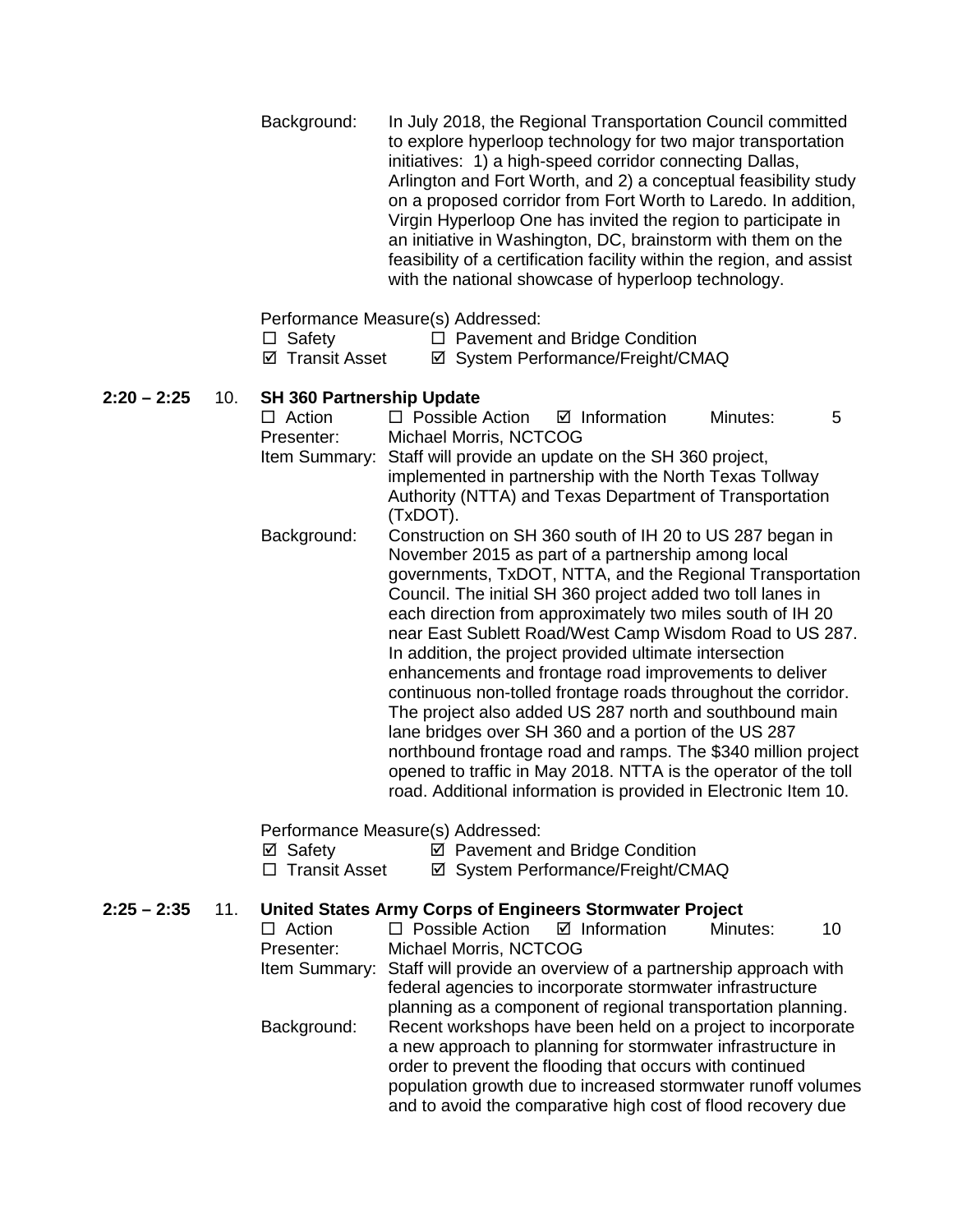to lack of proper advance planning. The project area would include the undeveloped portion of the upper Trinity River basin in Wise County and portions of Dallas, Denton, Ellis, Johnson, Parker, and Tarrant counties as shown in Electronic Item 11. As the North Central Texas Council of Governments' (NCTCOG) technical partner, the United States Army Corps of Engineers would develop a full suite of products and tools that can be used by communities and transportation/infrastructure planners including stream modeling and water surfaces; largescale stormwater features, such as detention storage; and regional environmental mitigation features which can also serve to offer opportunities for ecotourism, education and nature-based recreation. NCTCOG staff have begun briefing members of the congressional delegation and regional federal administrators and have been encouraged by their support.

Performance Measure(s) Addressed:

| ⊠ Safety        | ☑ Pavement and Bridge Condition   |
|-----------------|-----------------------------------|
| □ Transit Asset | □ System Performance/Freight/CMAQ |

#### **2:35 – 2:45** 12. **Draft FY2020 and FY2021 Unified Planning Work Program**

| $\Box$ Action | $\Box$ Possible Action $\Box$ Information                         |  | Minutes: | 10 |  |  |
|---------------|-------------------------------------------------------------------|--|----------|----|--|--|
| Presenter:    | Vickie Alexander, NCTCOG                                          |  |          |    |  |  |
| Item Summary: | Staff will present a summary on the development of the            |  |          |    |  |  |
|               | proposed FY2020 and FY2021 Unified Planning Work                  |  |          |    |  |  |
|               | Program (UPWP) for Regional Transportation Planning.              |  |          |    |  |  |
| Background:   | North Central Texas Council of Governments (NCTCOG)               |  |          |    |  |  |
|               | staff, in cooperation with local governments and transportation   |  |          |    |  |  |
|               | agencies, is currently developing the draft FY2020 and            |  |          |    |  |  |
|               | FY2021 UPWP. This document identifies NCTCOG staff work           |  |          |    |  |  |
|               | activities to be performed between October 1, 2019, and           |  |          |    |  |  |
|               | September 30, 2021. Prior to the June Regional                    |  |          |    |  |  |
|               | Transportation Council (RTC) meeting, a draft copy of the         |  |          |    |  |  |
|               | UPWP document will be provided to the Texas Department of         |  |          |    |  |  |
|               | Transportation (TxDOT) for review and comment. Upon               |  |          |    |  |  |
|               | submittal to TxDOT, a copy of this draft will be available online |  |          |    |  |  |
|               | for RTC review at www.nctcog.org/trans/study/unified-             |  |          |    |  |  |
|               | planning-work-program. RTC action on the UPWP will be             |  |          |    |  |  |
|               | sought at the July meeting. The final document is due to the      |  |          |    |  |  |
|               | TxDOT by August 1, 2019.                                          |  |          |    |  |  |
|               |                                                                   |  |          |    |  |  |

Performance Measure(s) Addressed:

- $\boxtimes$  Safety  $\boxtimes$  Pavement and Bridge Condition
- ⊠ Transit Asset **II System Performance/Freight/CMAQ**

# **2:45 – 2:50** 13. **Election of Regional Transportation Council Officers**

 $\boxtimes$  Action  $\Box$  Possible Action  $\Box$  Information Minutes: 5 Presenter: Theresa Daniel, Nominating Subcommittee Chair, NCTCOG Item Summary: Approval of Regional Transportation Council (RTC) officers for the next 12-month period will be requested.